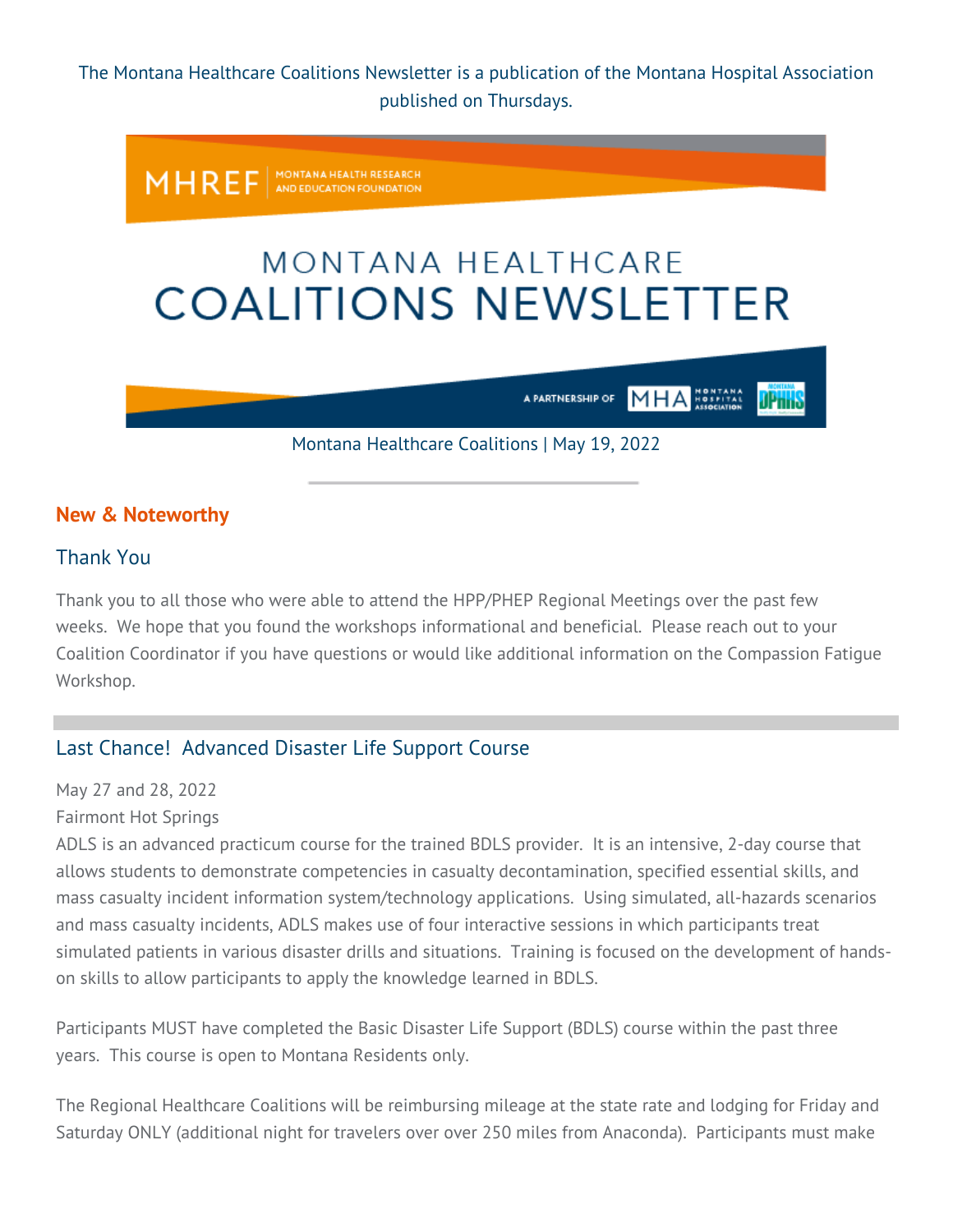own reservation and pay then submit for reimbursement. Participants from the Western Regional Healthcare Coalition (WRHCC) must adhere to the [WRHCC Travel Policy](https://montanahospitalassociation.createsend1.com/t/t-l-qdriyo-jrdutyijdl-r/) regarding reimbursement.

#### [View Flyer](https://montanahospitalassociation.createsend1.com/t/t-l-qdriyo-jrdutyijdl-y/)

**Contact Gerry Wheat, 406-444-6736, [gwheat@mt.gov](mailto:gwheat@mt.gov) to obtain the registration code prior to registering.**

# [Register](https://montanahospitalassociation.createsend1.com/t/t-l-qdriyo-jrdutyijdl-j/) Now

## Family Assistance Training Announcement

The Western Region Healthcare Coalition (WRHCC) and Missoula County Office of Emergency Management are pleased to announce the upcoming Family Assistance Training on June 14 and 15 in Missoula. View the **informational flyer** for additional information.

This training is open to all ESF-8 partners in all four Regional Healthcare Coalitions, with lodging and mileage covered in accordance with each region's Executive Committee decision and travel policy. Please reach out to your Coalition Coordinator for further direction; if you are unfamiliar with to which region you belong, or if you do not know who your Coordinator is, please email [hppcoordinators@mtha.org](mailto:hppcoordinators@mtha.org) and your Coordinator will respond as soon as they are able.

The training is open and available to non-ESF-8 partners as well, but due to grant constrictions we are unable to offer travel assistance to non-ESF-8 partners at this time.

Nick Holloway is the local POC for questions regarding the training, Kyrsten Brinkley will be your point of contact for WRHCC ESF-8 partners not located in Missoula County and for any questions related to WRHCC travel reimbursement for the training. Our contact information is located below.

Register here: [http://missoula.co/fr-training.](https://montanahospitalassociation.createsend1.com/t/t-l-qdriyo-jrdutyijdl-i/) 

The room block information is as follows:

**At this time, rooms are available to all registered participants for the training, with lodging and mileage reimbursement eligible to all eligible ESF-8 partners. Please do not hesitate to reach out if you have questions regarding reimbursement.** In addition to meeting the partnership and travel policy guidelines, bringing a paper copy of your hotel receipt to the second day of class will expedite the reimbursement process greatly. The training is scheduled to from 0800-1630 both days, with lunch and snacks provided. If attendees from the WRHCC wish to attend, please review and adhere to the WRHCC [Travel Policy.](https://montanahospitalassociation.createsend1.com/t/t-l-qdriyo-jrdutyijdl-d/)

Also note, the room blocks rates have a **hard** expiration date of 30 May.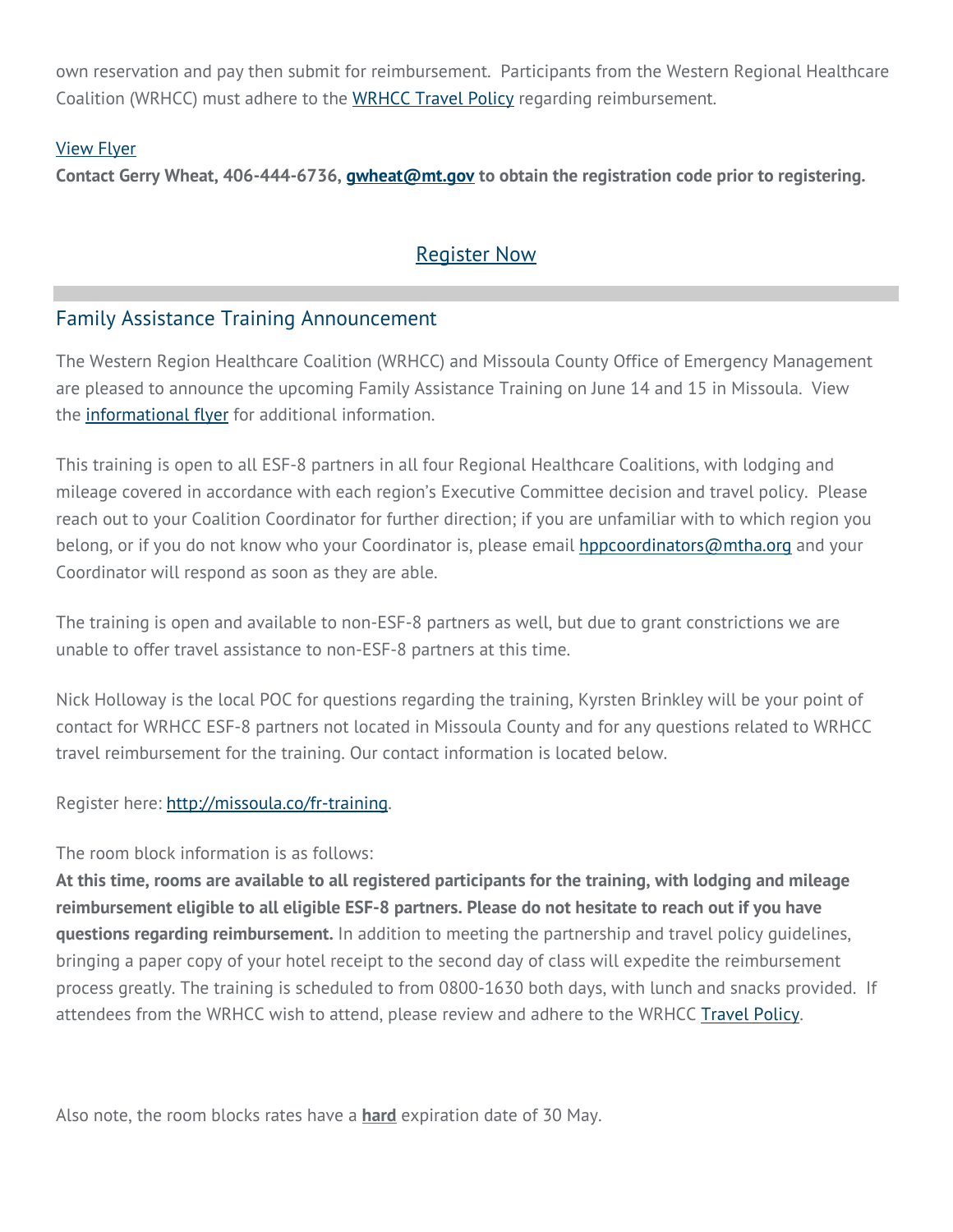The room information follows:

Use the following link to book a room at the Holiday Inn Express, Missoula: [Family Reunification Training](https://montanahospitalassociation.createsend1.com/t/t-l-qdriyo-jrdutyijdl-h/)

Use this link to book a room at the Best Western Grant Creek Inn, Missoula: [https://www.bestwestern.com/en\\_US/book/hotel-rooms.27071.html?groupId=2C0QX5Q9](https://montanahospitalassociation.createsend1.com/t/t-l-qdriyo-jrdutyijdl-k/)

POC: Kyrsten Brinkley, 406-370-0875, [kyrsten.brinkley@mtha.org](mailto:kyrsten.brinkley@mtha.org) or Nick Holloway, 406-258- 3631, [nholloway@missoulacounty.us](mailto:nholloway@missoulacounty.us) 

# **Listening Session for the Proposed Hospital and Critical Access Hospital Requirements for Continued COVID-19 Reporting and Reporting in the Event of a Future Public Health Emergency (PHE) Declaration for an Infectious Disease**

On May 24th and May 25th, 2022 at 3:00 PM ET, the Centers for Disease Control & Prevention (CDC) and the Office of the Assistant Secretary for Preparedness and Response (ASPR) are hosting a virtual listening session on the proposed hospital data reporting portion of the **Fiscal Year 2023 Inpatient Prospective Payment** System and Long-term Care Hospital Prospective [Payment System \(IPPS/LTCH PPS\) Proposed Rule \(CMS-](https://montanahospitalassociation.createsend1.com/t/t-l-qdriyo-jrdutyijdl-u/)[1771-P\)](https://montanahospitalassociation.createsend1.com/t/t-l-qdriyo-jrdutyijdl-u/). During the listening session, the Centers for Medicare & Medicaid Services (CMS) will provide an overview of the proposed hospital data reporting provisions for COVID-19 after the conclusion of the current PHE, as well as future PHE declarations related to acute respiratory illness, SARS-CoV-2/COVID-19, and other viral and bacterial pathogens or infectious diseases.

You are invited to provide your feedback on the proposed policy and help inform CMS's approach to these proposed hospital data reporting requirements. Prior to the listening session, you are encouraged to review the proposed rule and be prepared to speak to the following topic areas during the call:

- If the COVID-19 Public Health Emergency were to expire, the reporting requirements proposed in the rule would be triggered with potential reporting until April 30, 2024. How could CMS mitigate challenges and unintended consequences? What efforts can CMS take to support transition from the existing COVID-19 reporting requirements to the continued COVID-19 reporting requirements proposed in the rule?
- The regulation proposes to allow for the flexibility to reduce or limit the scope and frequency of the data reporting required based on the state of the PHE and ongoing circumstances. What is the current burden and financial impacts associated with COVID-19 reporting?
	- How will this burden increase or decrease if the COVID-19 PHE were to expire and the proposed requirements for continued COVID-19 reporting were implemented?
	- For future PHE declarations, what type of financial considerations are necessary to ensure readiness and compliance in the event data reporting is required as proposed?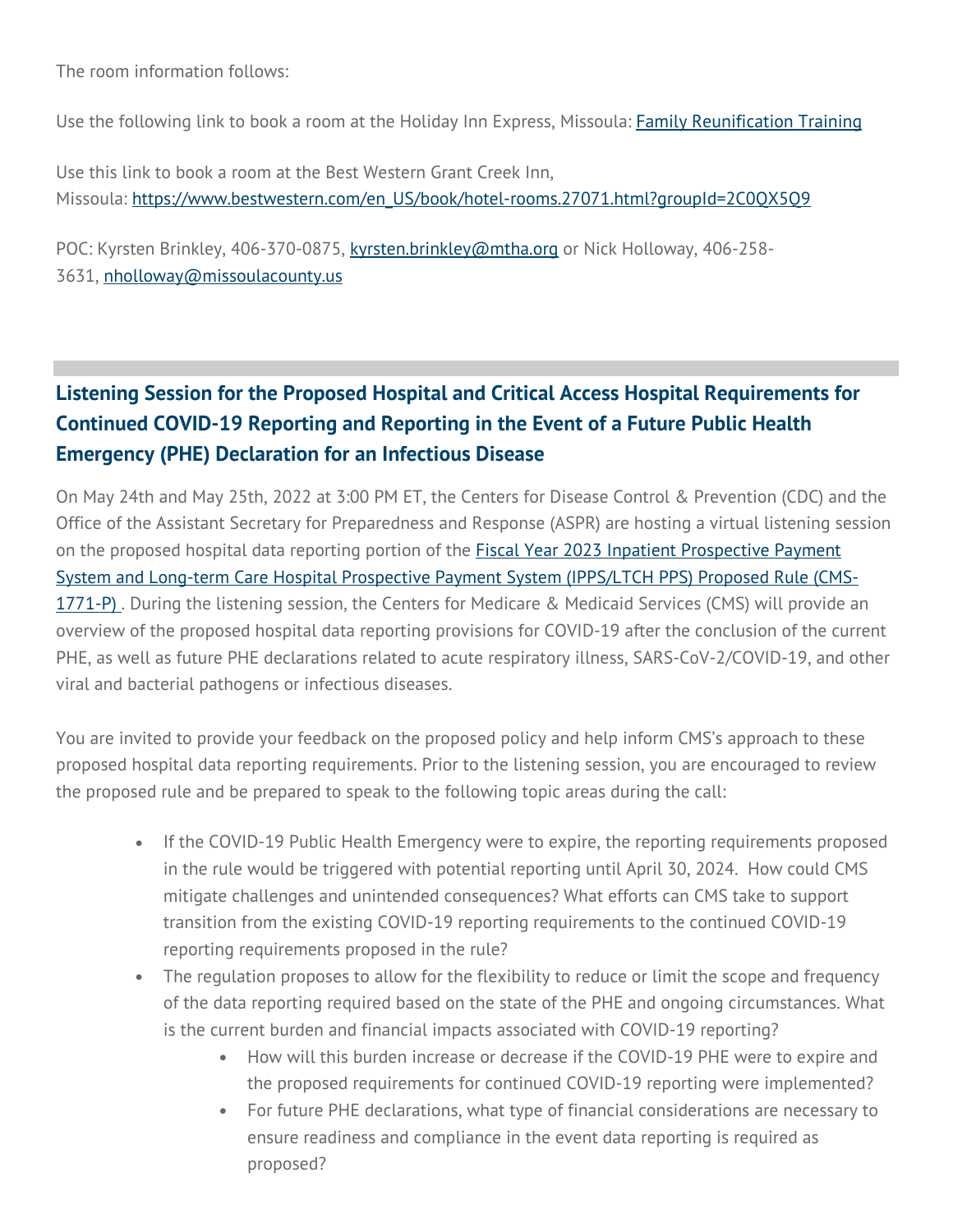- How significant are the variations in burden impacts based on the public health response to one specific pathogen or infectious disease versus another that would be directly related to a declared PHE? Are there different burden considerations when the PHE declaration is local, regional, or national?
- How could CMS best align and incentivize preparedness, while also reducing burden and costs on regulated entities, and ensuring flexibility to quickly be informed and respond during emergencies?
- What is an appropriate timeline and notification process to ensure that facilities are well aware in advance of CMS's intention to collect such information for both continued COVID-19 reporting and reporting in the event of a future PHE declaration?

The proposed rule has a 60-day comment period, and comments can be submitted on [regulations.gov u](https://montanahospitalassociation.createsend1.com/t/t-l-qdriyo-jrdutyijdl-o/)ntil 5:00 PM ET on June 17, 2022.

**The intended audience for the two listening sessions is different, so please use the registration link below that best describes your affiliation and/or perspective.**

**May 24, 2022:** State, territorial, local, and tribal (STLT) public health and emergency response agencies—and associations that represent them or their workforce. *Register for this listening session [here](https://montanahospitalassociation.createsend1.com/t/t-l-qdriyo-jrdutyijdl-b/)*

**May 25, 2022:** Hospitals, health systems, and associations that represent them. *Register for this listening session [here](https://montanahospitalassociation.createsend1.com/t/t-l-qdriyo-jrdutyijdl-n/)*

# **ASPR TRACIE Wildfire-Related Resources**

Check out Issue 10 of **ASPR TRACIE's Exchange: Preparing for and Responding to Wildfires and Planned** [Outages.](https://montanahospitalassociation.createsend1.com/t/t-l-qdriyo-jrdutyijdl-p/) The [Hospital Evacuation during a Wildfire and Pandemic: Avista Adventist Shares their](https://montanahospitalassociation.createsend1.com/t/t-l-qdriyo-jrdutyijdl-x/)  [Experience](https://montanahospitalassociation.createsend1.com/t/t-l-qdriyo-jrdutyijdl-x/) article highlights health care workers' experiences evacuating a hospital that includes a large neonatal intensive care unit during a wildfire.

In addition, the following ASPR TRACIE Topic Collections may help with preparing for and responding to wildfires:

- [Healthcare Facility Evacuation/Sheltering,](https://montanahospitalassociation.createsend1.com/t/t-l-qdriyo-jrdutyijdl-m/)
- [Natural Disasters,](https://montanahospitalassociation.createsend1.com/t/t-l-qdriyo-jrdutyijdl-c/)
- [Risk Communications/Emergency Public Information and Warning,](https://montanahospitalassociation.createsend1.com/t/t-l-qdriyo-jrdutyijdl-q/)
- Social [Media in Emergency Response,](https://montanahospitalassociation.createsend1.com/t/t-l-qdriyo-jrdutyijdl-a/) and
- **[Utility Failures.](https://montanahospitalassociation.createsend1.com/t/t-l-qdriyo-jrdutyijdl-f/)**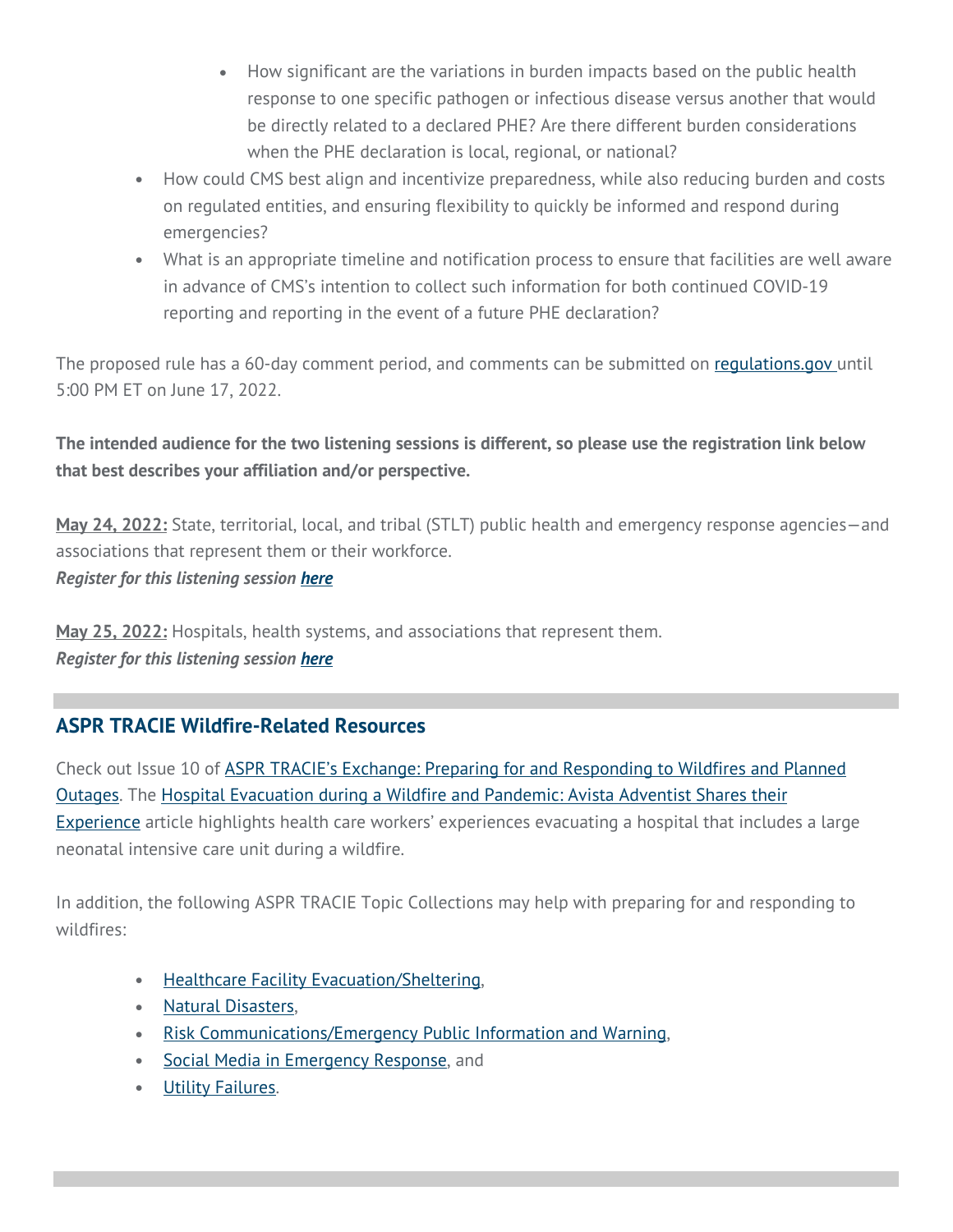### **Data & Situational Awareness**

#### Updates on Daily Reporting

Please continue to update EMResource and/or HHS TeleTracking on a daily basis with all required data.

#### Missed Data in TeleTracking

If a facility misses a day reporting into EMResource and TeleTracking, there is a process for doing a manual entry backdate. Users must log into the TeleTracking then click on Add New Entry. There is now a dropdown where you can choose the date to submit data for. This process is much simpler than uploading the template for missed data. Ensure that **ALL** fields are entered or the data will not be counted for compliance. We still encourage hospitals to enter data into EMResource *daily* by 1200.

## **Upcoming Events**

#### Meetings

#### **Coalition Executive Committee Meetings**

Western Region - June 2, 13:00 - 15:00 via [Zoom](https://montanahospitalassociation.createsend1.com/t/t-l-qdriyo-jrdutyijdl-z/) Southern Region - June 13, 11:00 - 13:00 via [Zoom](https://montanahospitalassociation.createsend1.com/t/t-l-qdriyo-jrdutyijdl-v/) 

**2022 Wildfire Leadership Conference** Sponsored by the Montana County Fire Warden's Association May 22 - 23, 2022 [Agenda, Registration & Hotel Details](https://montanahospitalassociation.createsend1.com/t/t-l-qdriyo-jrdutyijdl-e/) POC: Patrick Lonergran, 406-548-0116 or [patrick@readygallatin.com](mailto:patrick@readygallatin.com)

#### **Webinars**

**CISA Region 8 Training and Exercise Resources Webinar** May 26, 2022 10:00 - 11:00 MDT [View Flyer](https://montanahospitalassociation.createsend1.com/t/t-l-qdriyo-jrdutyijdl-s/) [Registration](https://montanahospitalassociation.createsend1.com/t/t-l-qdriyo-jrdutyijdl-g/)

**Emergency Medical Treatment and Labor Act (EMTALA) Series** May 25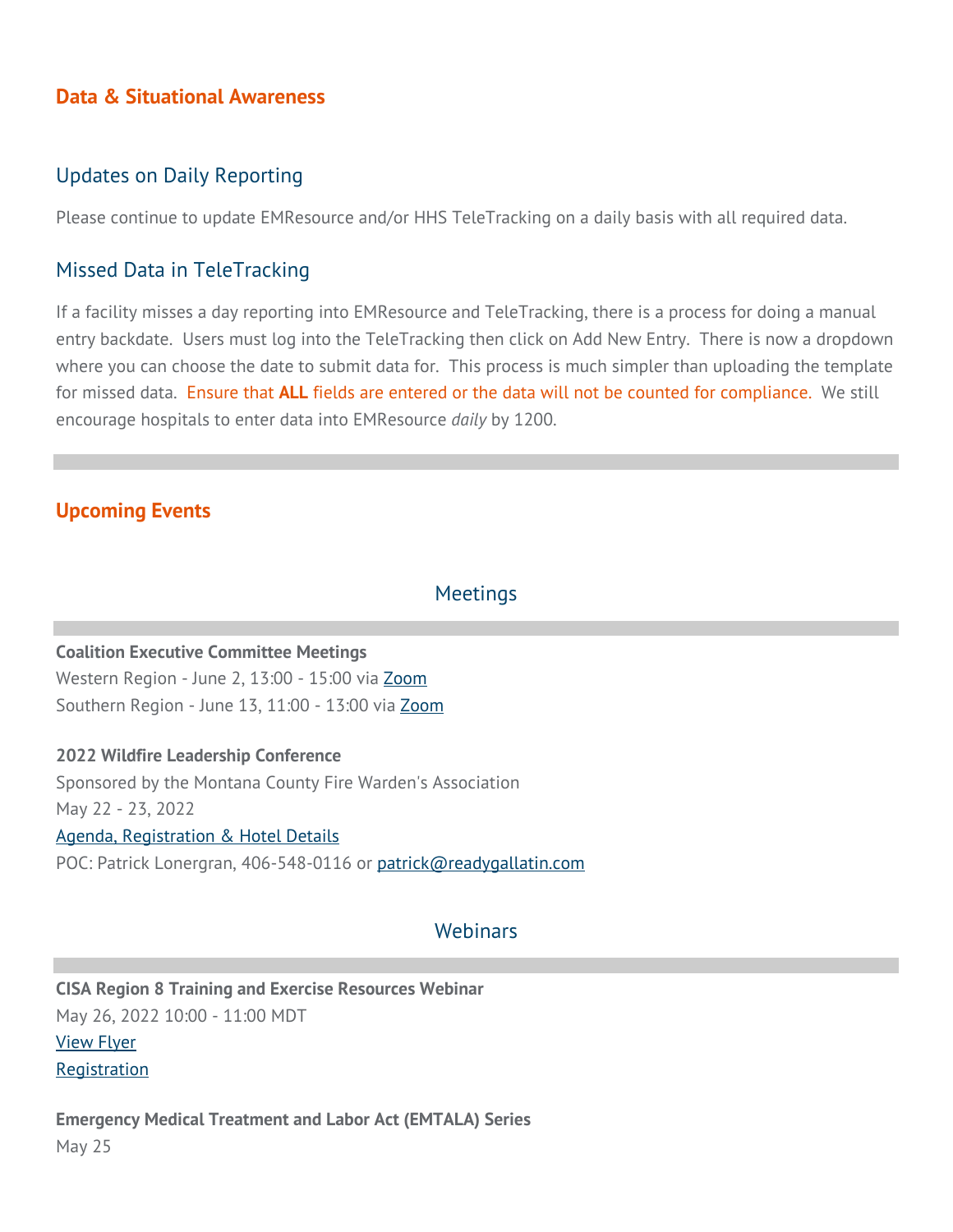All courses 09:00 - 11:00 [Learn More and Register](https://montanahospitalassociation.createsend1.com/t/t-l-qdriyo-jrdutyijdl-w/)

**CISA Region 8 Training and Exercise Resources Webinar** May 26, 2022 10:00 - 11:00 MDT [View Flyer](https://montanahospitalassociation.createsend1.com/t/t-l-qdriyo-jrdutyijdl-yd/) [Registration](https://montanahospitalassociation.createsend1.com/t/t-l-qdriyo-jrdutyijdl-yh/)

**CISA Region 8 Dams Sector Security Forum** June 9, 2022, 10:00 - 11:00 [View Flyer](https://montanahospitalassociation.createsend1.com/t/t-l-qdriyo-jrdutyijdl-jy/) [Register](https://montanahospitalassociation.createsend1.com/t/t-l-qdriyo-jrdutyijdl-jj/)

**Performance Improvement Virtual RHC Summer Summit** June 21 - 22, 10:00 - 12:00 Mountain [Agenda and Registration](https://montanahospitalassociation.createsend1.com/t/t-l-qdriyo-jrdutyijdl-jt/)

**FEMA Community Emergency Response Team (CERT) Program Manager** July 25 - 28, 12:00 - 16:00 MDT [View Flyer](https://montanahospitalassociation.createsend1.com/t/t-l-qdriyo-jrdutyijdl-ji/)

**EOC Virtual Classes hosted by EMI** View the full Course Catalog [here.](https://montanahospitalassociation.createsend1.com/t/t-l-qdriyo-jrdutyijdl-jd/)

**[Montana Health Network Course Catalog](https://montanahospitalassociation.createsend1.com/t/t-l-qdriyo-jrdutyijdl-jh/)**

**[CISA Cyber Training Bulletin - March and April](https://montanahospitalassociation.createsend1.com/t/t-l-qdriyo-jrdutyijdl-jk/)**

**[ICDP Training Calendar](https://montanahospitalassociation.createsend1.com/t/t-l-qdriyo-jrdutyijdl-ju/)**

## In-Person Trainings

**SafetyFestMT - Missoula 2022** Virtual: May 23 - 27, 2022 [Agenda](https://montanahospitalassociation.createsend1.com/t/t-l-qdriyo-jrdutyijdl-tl/)

**[Registration](https://montanahospitalassociation.createsend1.com/t/t-l-qdriyo-jrdutyijdl-tr/)** 

**Community Emergency Response Team (CERT) Training** May 23 - 25, 2022 RiverStone Health - Billings Available positions very limited, email POC to be placed on wait list POC: Morgan Miller, 406-247-3276, [morgan.mil@riverstonehealth.org](mailto:morgan.mil@riverstonehealth.org)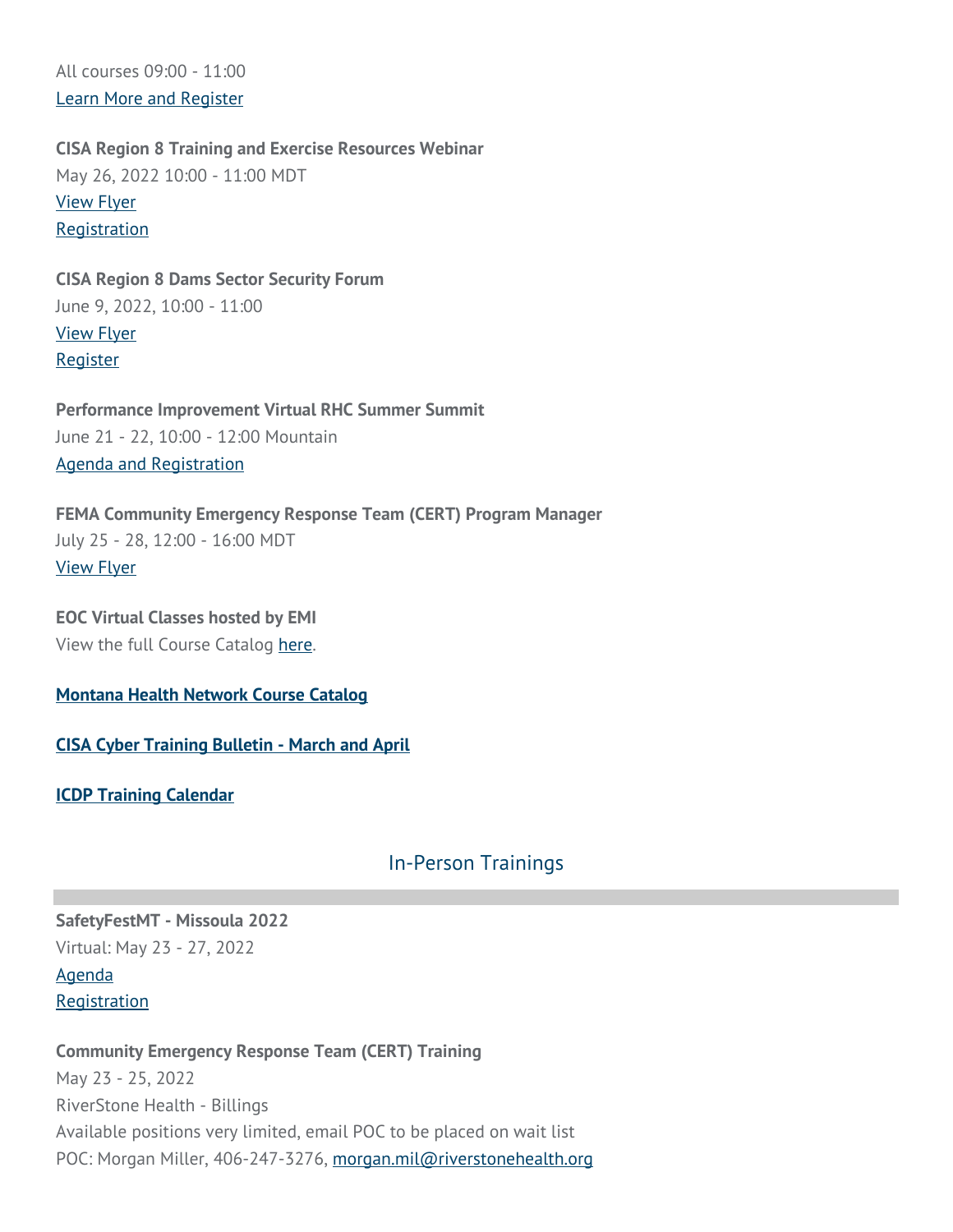#### **Assisting Individuals in Crisis and Group Crisis Intervention**

CISM Basic Group and Individual Peer Support May 24 - 26, 2022, 08:00 - 17:00 Montana Highway Patrol Offices 304 Colorado Blvd, Glendive [View Registration Brochure](https://montanahospitalassociation.createsend1.com/t/t-l-qdriyo-jrdutyijdl-ty/) POC: Carol Burroughs, [carolatwork@montana.net](mailto:carolatwork@montana.net) 

#### **Advanced Disaster Life Support**

May 27 and 28, 2022 Fairmont Hot Springs [View Flyer](https://montanahospitalassociation.createsend1.com/t/t-l-qdriyo-jrdutyijdl-tj/) **Contact Gerry Wheat, 406-444-6736, [gwheat@mt.gov](mailto:gwheat@mt.gov) to obtain the registration code prior to registering.** [Register](https://montanahospitalassociation.createsend1.com/t/t-l-qdriyo-jrdutyijdl-tt/)

#### **Family Assistance Training**

June 14 and 15, 2022 Missoula County Fairgrounds, Home Arts Building, 1101 South Ave W, Missoula [View Flyer](https://montanahospitalassociation.createsend1.com/t/t-l-qdriyo-jrdutyijdl-ti/) [Register](https://montanahospitalassociation.createsend1.com/t/t-l-qdriyo-jrdutyijdl-td/) POC: Kyrsten Brinkley, 406-370-0875, [kyrsten.brinkley@mtha.org](mailto:kyrsten.brinkley@mtha.org) or Nick Holloway, 406-258- 3631, [nholloway@missoulacounty.us](mailto:nholloway@missoulacounty.us) 

#### **Bakken Human Trafficking Summit**

June 23, 2022, 7:30 am - 5:00 pm CDT Watford City, ND, Rough Rider Center Cost \$50.00 **[Registration](https://montanahospitalassociation.createsend1.com/t/t-l-qdriyo-jrdutyijdl-th/)** 

## Save the Dates

**Jeremy Bullock Safe Schools Summit** August 9 and 10, 2022 [Additional Information](https://montanahospitalassociation.createsend1.com/t/t-l-qdriyo-jrdutyijdl-tk/)

#### **K0449 Virtual ICS Curricula Train the Trainer**

August 8 - 12, 6:30 - 15:30 each day September 19 - 23, 6:30 - 15:30 each day

**[Registration](https://montanahospitalassociation.createsend1.com/t/t-l-qdriyo-jrdutyijdl-tu/)** 

POC: Rick Flick, 301-447-1633, [russell.flick@fema.dhs.gov](mailto:russell.flick@fema.dhs.gov)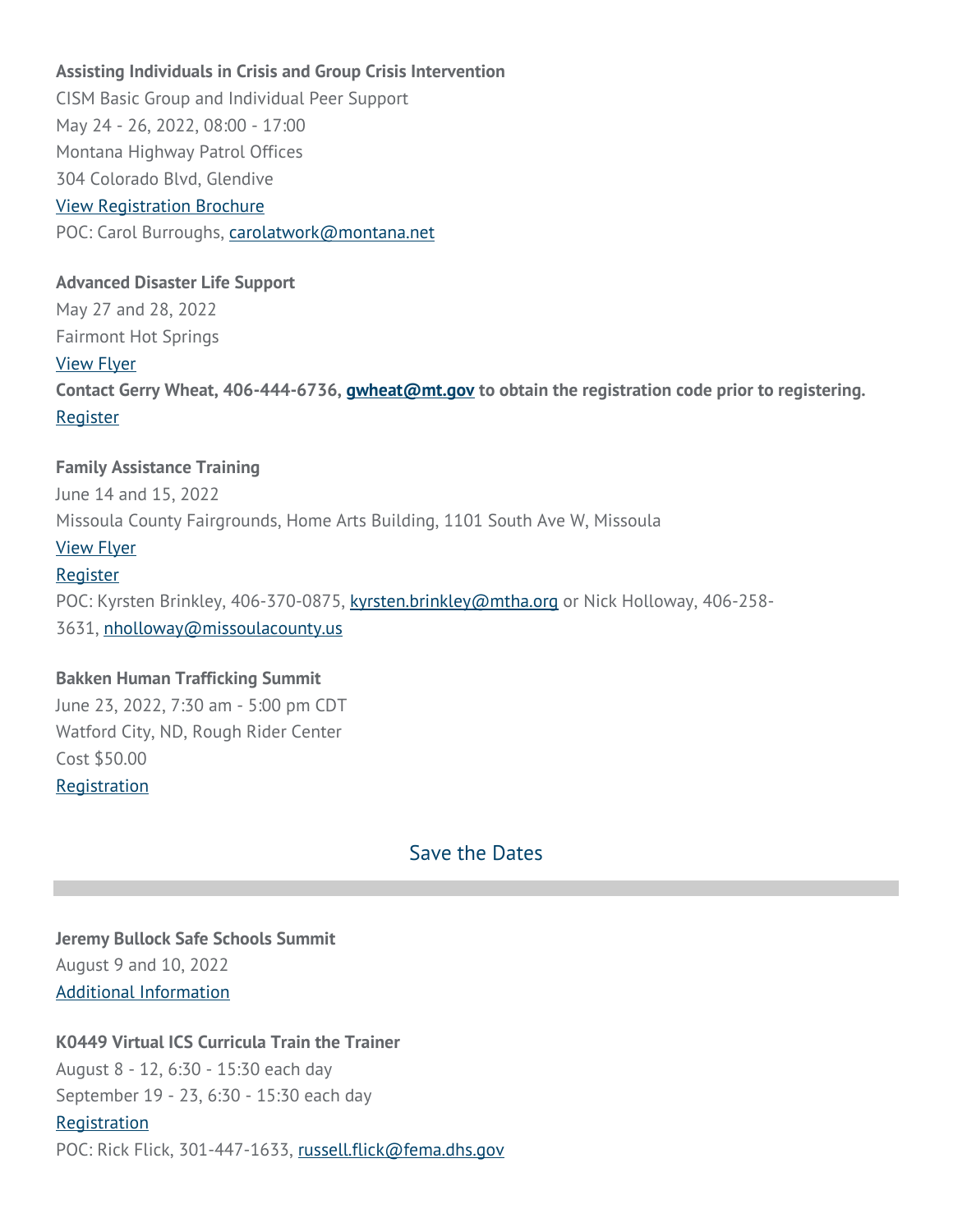**Group and Individual Crisis Intervention** September 13 - 15, 2022 Havre, MT, additional information forthcoming POC: Carol Burroughs, 406-580-4443, [carolatwork@montana.net](mailto:carolatwork@montana.net)

**K0427 Community Emergency Response Team (CERT) Program Manager (Virtual)** Multiple Dates beginning October 2022 [View Flyer](https://montanahospitalassociation.createsend1.com/t/t-l-qdriyo-jrdutyijdl-il/)

**K0428 Community Emergency Response Team (CERT) Train-the-Trainer (Virtual)** Multiple Dates beginning December 2022 [View Fl](https://montanahospitalassociation.createsend1.com/t/t-l-qdriyo-jrdutyijdl-iy/)

**Group and Individual Crisis Intervention** December 2022 Kalispell, MT, additional information forthcoming POC: Carol Burroughs, 406-580-4443, [carolatwork@montana.net](mailto:carolatwork@montana.net)

## **Engagement & Other News**

## Mental Health Resources for Healthcare

Since May is Mental Health Month, the Healthcare Coalitions wanted to share some resources from the NACCHO Newsletter.

**[IHI Guide to Promoting Health Care Workforce Well-Being](https://montanahospitalassociation.createsend1.com/t/t-l-qdriyo-jrdutyijdl-ij/)** 

[CDC How Right Now Website](https://montanahospitalassociation.createsend1.com/t/t-l-qdriyo-jrdutyijdl-it/)

# CISA Cyber Update

To view the items of note from DHS/CISA this week, please click [here.](https://montanahospitalassociation.createsend1.com/t/t-l-qdriyo-jrdutyijdl-ii/)

## **Questions?**

We are committed to supporting you and answering questions as quickly as possible. Please send any questions or comments to [hppcoordinators@mtha.org.](mailto:hppcoordinators@mtha.org)

Visit th[e](https://montanahospitalassociation.createsend1.com/t/t-l-qdriyo-jrdutyijdl-id/) [Montana Regional Healthcare Coalitions](https://montanahospitalassociation.createsend1.com/t/t-l-qdriyo-jrdutyijdl-ih/) website for additional information and resources.